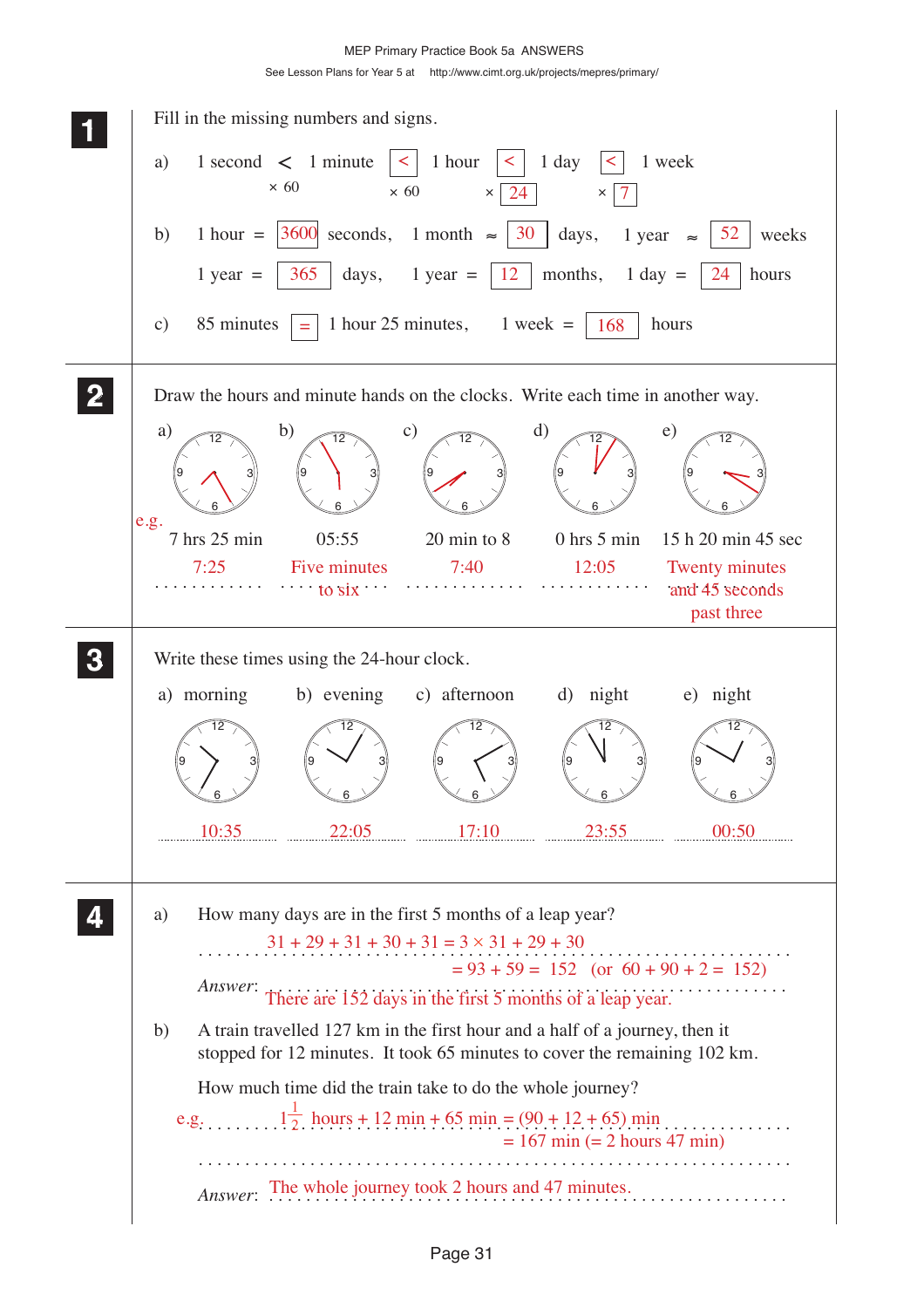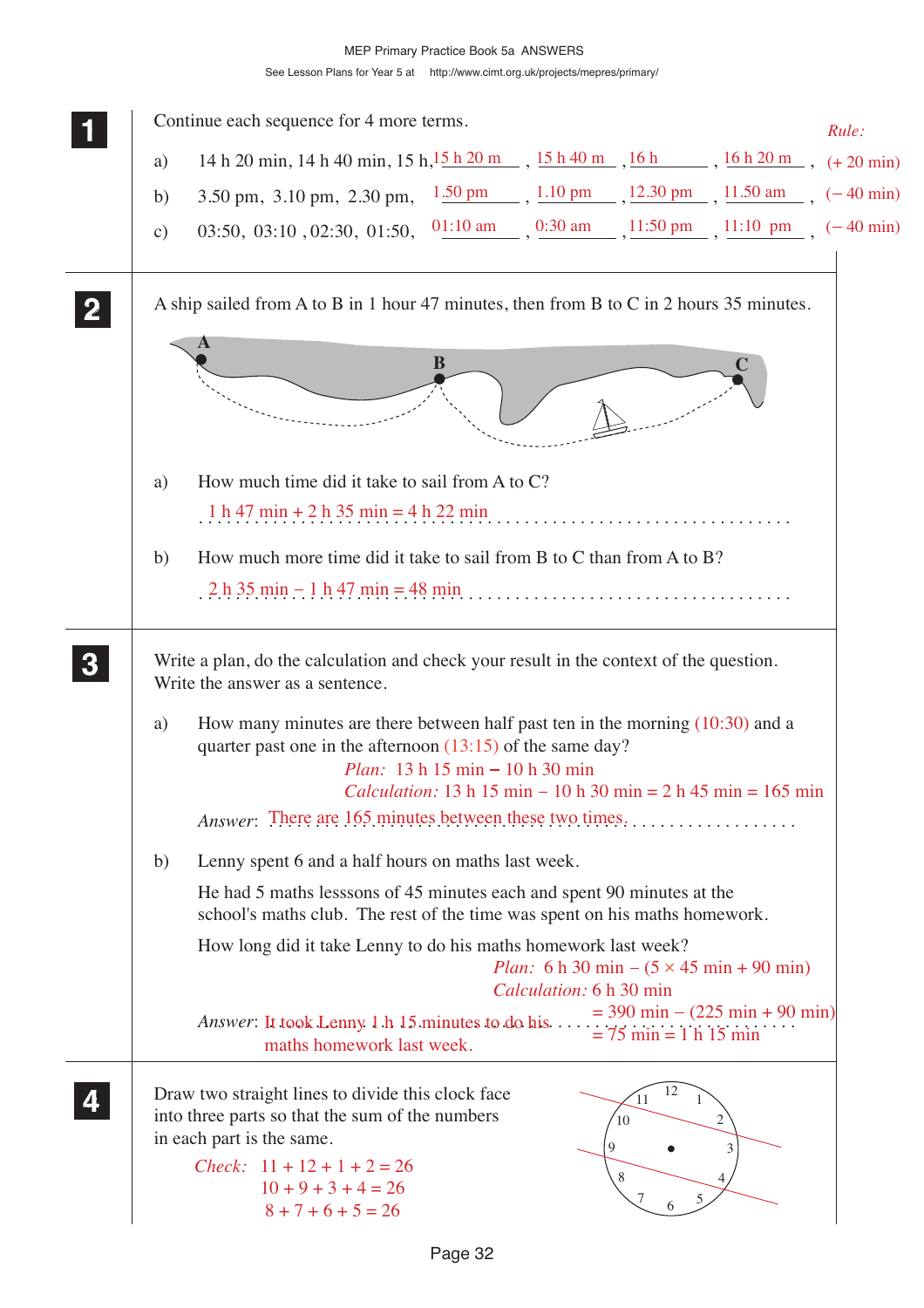**1 11 <sup>11</sup>** If 1 lb of cherries costs 32 p, how much do 2 lb, 3 lb, 10 lb, 437 lb of cherries cost? Continue the table and complete the statement.  $1 lb \rightarrow 32 p$  $2 \text{ lb}$   $\rightarrow$   $2 \times 32 \text{ p} = 64 \text{ p}$  $3 \text{ lb} \rightarrow 3 \times 32 \text{ p} = 96 \text{ p}$ 10 lb  $\rightarrow$  10  $\times$  32 p = 320 p = £3.20 437 lb  $\rightarrow$  437  $\times$  32 p = 13 984 p = £139.84 The costs are in  $\parallel$  direct proportion to one another. Solve this problem in your exercise book and write the answer here. If 4 equal rolls of material contain 256 m, what length of material would be in 150 such rolls?  $150 \times (256 \div 4) = 150 \times 64 = 9600$ *Answer*: . . . . . . . . . . . . . . . . . . . . . . . . . . . . . . . . . . . . . . . . . . . . . . . . . . . . . . . . . . . . . There would be 9600 m of material in 150 rolls. Solve this problem in your exercise book and write the answer here. If 6 pens cost 240 p, how many pens can we buy for 360 p?  $360 \div (240 \div 6) = 360 \div 40$ *Answer:* . . . . . . . . . . . . . . . . . . . . . . . . . . . . . . . . . . . . . . . . . . . . . . . . . . . . . . . . . . . . . We can buy 9 pens for 360 p.. If 15 kg of paint cost £9.45, how much do 1 kg, 2 kg, 5 kg, 11 kg, 20 kg, 27 kg, 30 kg, 150 kg of paint cost? Complete the table. Do the calculations in your exercise book. A journey took 6 hours in a car travelling at an average speed of 50 km per hour. How much time would the journey have taken if the car had travelled at these average speeds? 50 km per hour  $\rightarrow$  6 hours 25 km per hour  $\rightarrow$  300  $\div 25 = 12$  (hours).............. 60 km per hour → . . . . . . . . . . . . . . . . . . . . . . . . . . . . . . . . . 300 60 = 5 (hours) 100 km per hour → . . . . . . . . . . . . . . . . . . . . . . . . . . . . . . . . . 300 100 = 3 (hours) 40 km per hour  $\rightarrow$  300  $\div 40 = 7\frac{1}{2}$  (hours).............. *Calculations:* **2 22 22 5 55 55 3 33 33 4 44 44 Ouantity** Price 15 kg £9.45  $1 \text{ kg}$  $63p$  $2 \text{ kg}$  5 kg 11 kg 20 kg 27 kg 30 kg 150 kg  $\left| \begin{array}{c|c|c|c|c} \pm 1.26 & \pm 3.15 & \pm 6.93 & \pm 12.60 & \pm 17.01 & \pm 18.90 & \pm 94.50 \end{array} \right|$  $(300 \div 6 = 50 \text{ km})$ Distance travelled was  $6 \times 50$  km = 300 km 2 direct = 9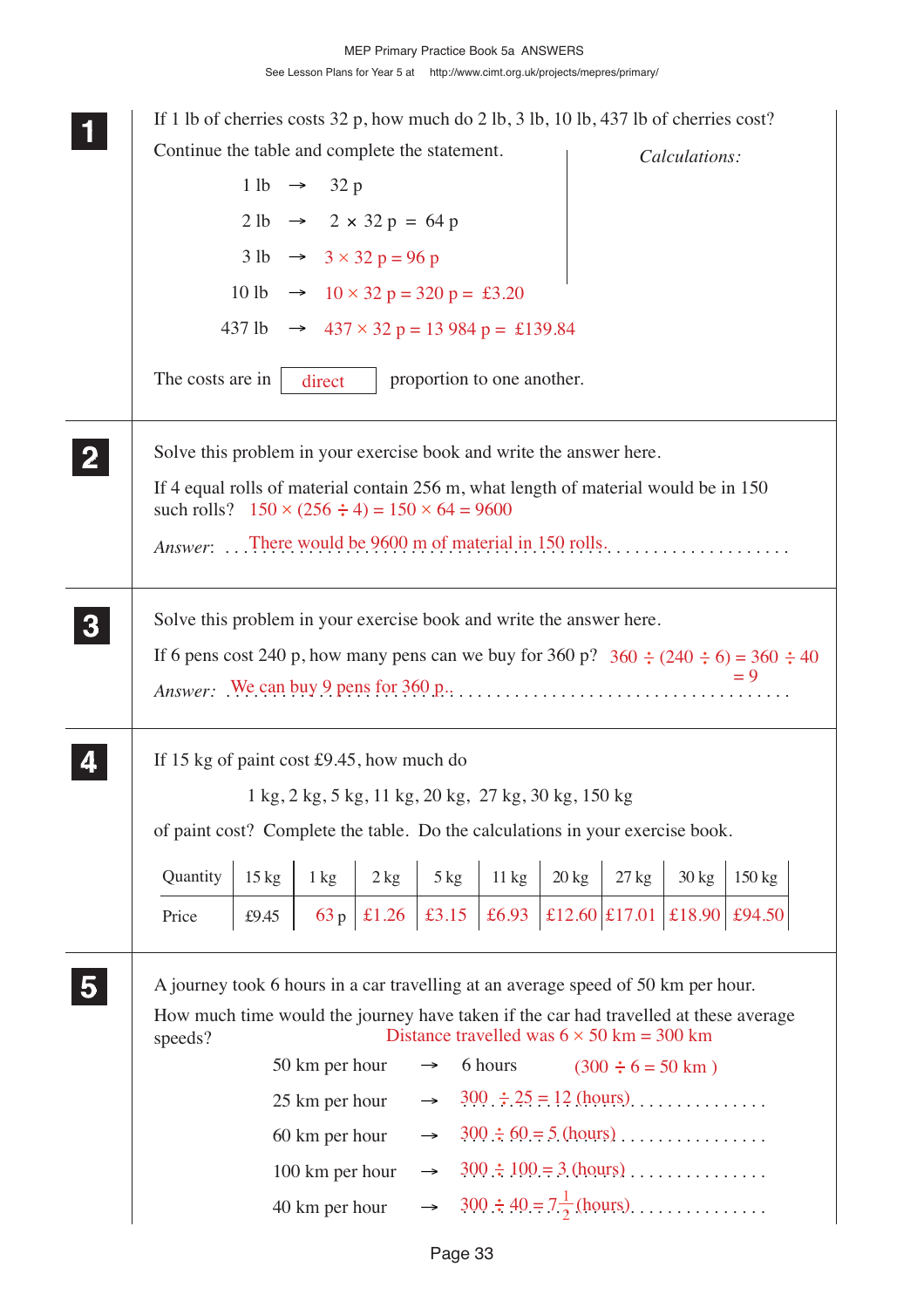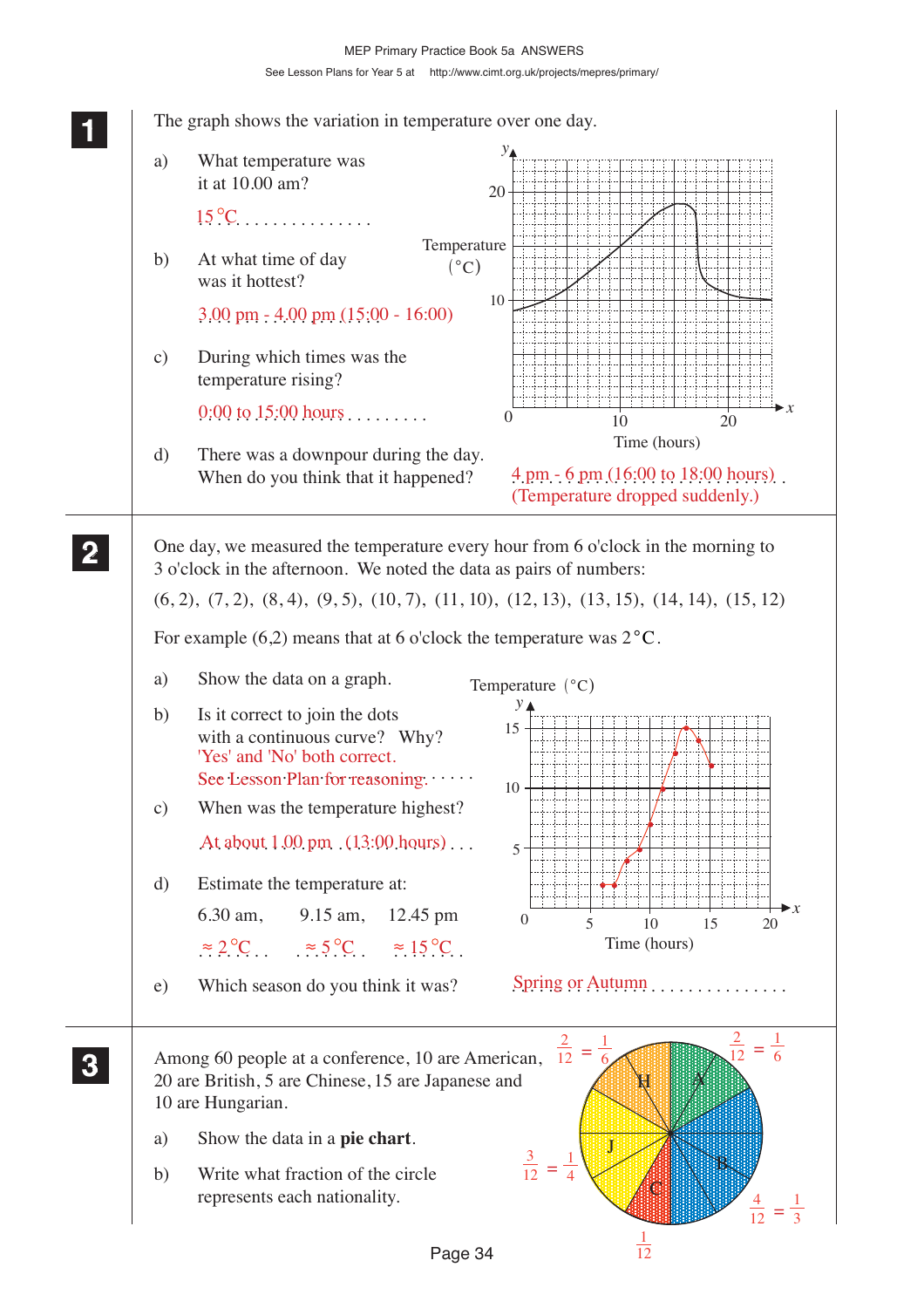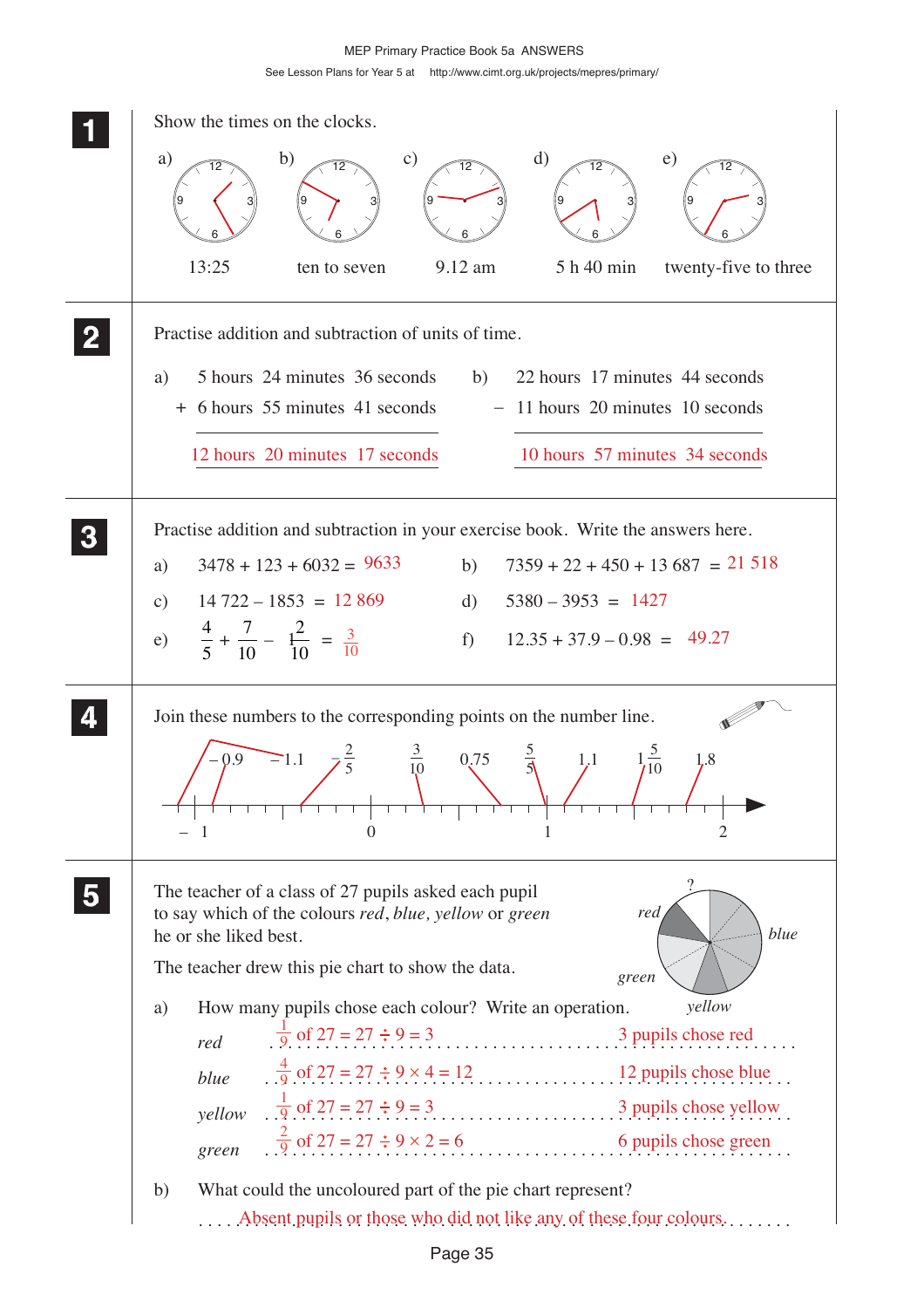### See Lesson Plans for Year 5 at http://www.cimt.org.uk/projects/mepres/primary/ MEP Primary Practice Book 5a ANSWERS

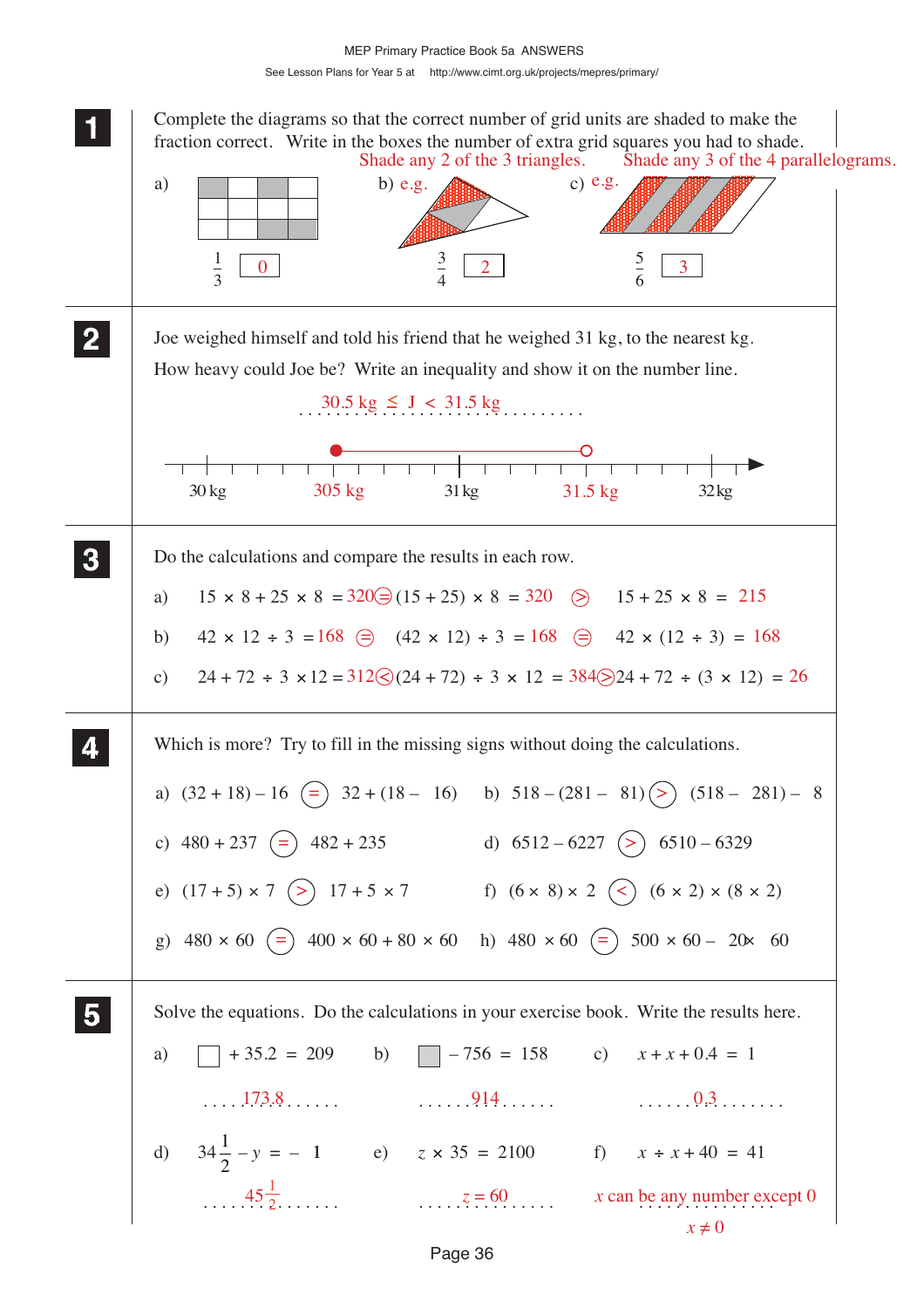| How many different 4-digit numbers can you make from these cards?                                                                                                                                                                                                                                                                                                                                                                                                                                                                                                                                                                         |  |  |  |  |  |  |
|-------------------------------------------------------------------------------------------------------------------------------------------------------------------------------------------------------------------------------------------------------------------------------------------------------------------------------------------------------------------------------------------------------------------------------------------------------------------------------------------------------------------------------------------------------------------------------------------------------------------------------------------|--|--|--|--|--|--|
| Continue listing them in order.<br> 5 <br>$\vert 4 \vert$<br> 6 <br> 4                                                                                                                                                                                                                                                                                                                                                                                                                                                                                                                                                                    |  |  |  |  |  |  |
| 4456, 4465,  4546, 4564, 4645, 4654, 5446, 5464, 5644<br>Number possible                                                                                                                                                                                                                                                                                                                                                                                                                                                                                                                                                                  |  |  |  |  |  |  |
| 6445, 6454, 6544<br>12                                                                                                                                                                                                                                                                                                                                                                                                                                                                                                                                                                                                                    |  |  |  |  |  |  |
| The five members of a committee, $A, B, C, D$ and $E$ , elected one member as chairman<br>and another as secretary. List the possible outcomes in the table.                                                                                                                                                                                                                                                                                                                                                                                                                                                                              |  |  |  |  |  |  |
| E                                                                                                                                                                                                                                                                                                                                                                                                                                                                                                                                                                                                                                         |  |  |  |  |  |  |
|                                                                                                                                                                                                                                                                                                                                                                                                                                                                                                                                                                                                                                           |  |  |  |  |  |  |
| How could you work out how many outcomes<br>there could be without listing all the possibilities? For each of the possible members as<br>chairman, there are 4 possible members as secretary. $4 \times 5 = 20$                                                                                                                                                                                                                                                                                                                                                                                                                           |  |  |  |  |  |  |
| Peter invented a trick for guessing numbers and he is trying it out on his classmates.                                                                                                                                                                                                                                                                                                                                                                                                                                                                                                                                                    |  |  |  |  |  |  |
| Think of a number. Add 5. Double the result. Subtract 10. Subtract your original<br>number. You are left with your original number, aren't you?                                                                                                                                                                                                                                                                                                                                                                                                                                                                                           |  |  |  |  |  |  |
| Follow Peter's reasoning, then write it down in a mathematical way using:                                                                                                                                                                                                                                                                                                                                                                                                                                                                                                                                                                 |  |  |  |  |  |  |
| your own number: e.g. for 6. $(6 + 5) \times 2 - 10 - 6 = 11 \times 2 - 16 = 22 - 16 = 6$<br>a)                                                                                                                                                                                                                                                                                                                                                                                                                                                                                                                                           |  |  |  |  |  |  |
| $(21 + 5) \times 2 - 10 - 21 = 26 \times 2 - 31 = 52 - 31 = 21$<br>21:<br>b)                                                                                                                                                                                                                                                                                                                                                                                                                                                                                                                                                              |  |  |  |  |  |  |
| any number, n: $(n+5) \times 2 - 10 - n = 2 \times n + 10 - 10 - n$<br>$\mathbf{c})$<br>$= 2 \times n - n$                                                                                                                                                                                                                                                                                                                                                                                                                                                                                                                                |  |  |  |  |  |  |
| $= n$<br>Solve the problems. Use the diagrams to help you.                                                                                                                                                                                                                                                                                                                                                                                                                                                                                                                                                                                |  |  |  |  |  |  |
| Kate has £94.50 and Eve has £34.50. How much should Kate give to Eve so<br>a)<br>that they both have the same amount?<br>£94.50<br>K<br>$\frac{1}{2}$<br>$\frac{1}{234.50}$<br>E                                                                                                                                                                                                                                                                                                                                                                                                                                                          |  |  |  |  |  |  |
| Answer: Kate should give Eve £30.                                                                                                                                                                                                                                                                                                                                                                                                                                                                                                                                                                                                         |  |  |  |  |  |  |
| Joe and Sam have £92.50 altogether but Sam has £12.50 more than Joe.<br>b)<br>How much money do they each have?<br>$S \begin{array}{ c c c c c } \hline & & & & \\ \hline & & & & \\ \hline & & & & \\ \hline & & & & \\ \hline & & & & \\ \hline & & & & \\ \hline & & & & \\ \hline & & & & \\ \hline & & & & \\ \hline & & & & \\ \hline & & & & \\ \hline & & & & \\ \hline & & & & \\ \hline & & & & \\ \hline & & & & \\ \hline & & & & \\ \hline & & & & \\ \hline & & & & \\ \hline & & & & & \\ \hline & & & & & \\ \hline & & & & & \\ \hline & & & & & \\ \hline & & & & & \\ \hline & & & & & \\ \hline &$<br>$\big\}$ £92.50 |  |  |  |  |  |  |
| £12.50<br>Answer: Joe has £40 and Sam has £52.50.                                                                                                                                                                                                                                                                                                                                                                                                                                                                                                                                                                                         |  |  |  |  |  |  |
| These two bunches of flowers cost the same.<br>$\mathbf{c})$<br>How many daisies is a tulip worth?                                                                                                                                                                                                                                                                                                                                                                                                                                                                                                                                        |  |  |  |  |  |  |
| <i>Answer:</i> 1 tulip is worth 2 daisies.<br>(and 1 daisy is worth half a tulip)<br>Page 37                                                                                                                                                                                                                                                                                                                                                                                                                                                                                                                                              |  |  |  |  |  |  |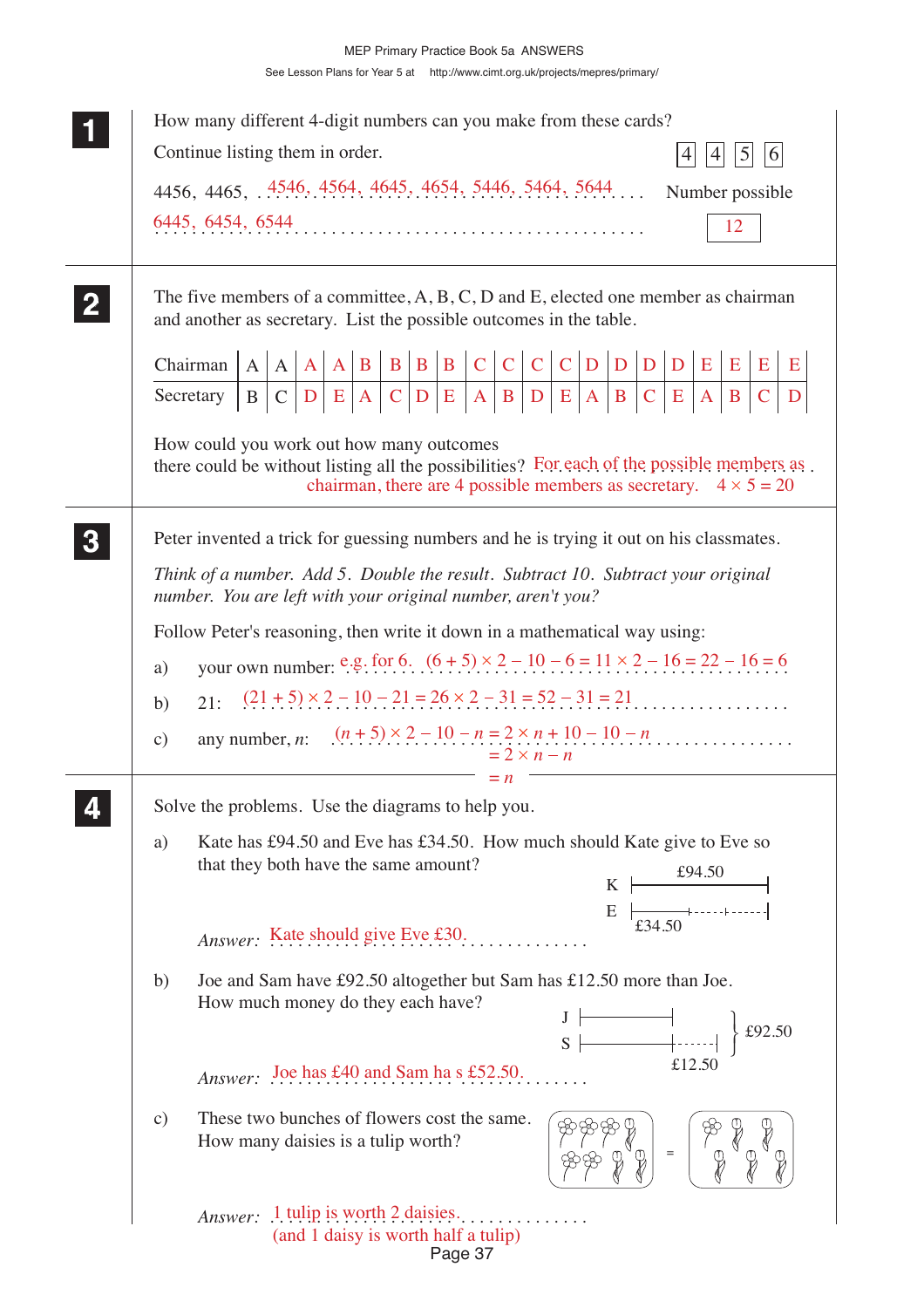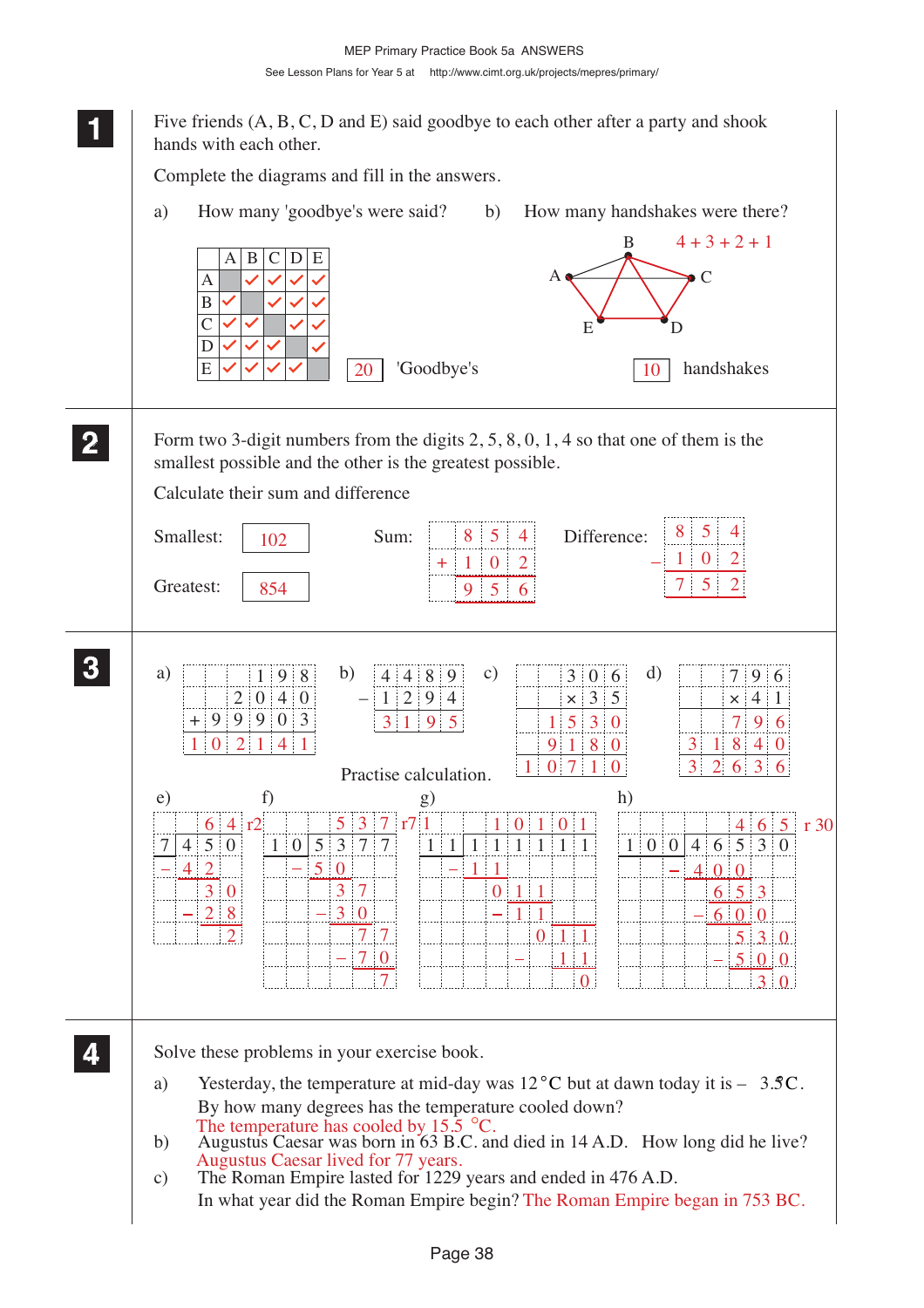|                                                                                       |               | Solve the problems in your exercise book. Write the answer in a sentence here.                                                                                                                                                                                                                |  |  |  |  |
|---------------------------------------------------------------------------------------|---------------|-----------------------------------------------------------------------------------------------------------------------------------------------------------------------------------------------------------------------------------------------------------------------------------------------|--|--|--|--|
|                                                                                       | a)            | The farmer harvested 983 kg of wheat. He put the wheat into sacks which held<br>75 kg each. How many sacks did he need?<br>$983 \div 75 = 13 \text{ r}8$                                                                                                                                      |  |  |  |  |
|                                                                                       |               |                                                                                                                                                                                                                                                                                               |  |  |  |  |
|                                                                                       | b)            | If 30 cans of lemonade are packed in 5 boxes, how many boxes should we<br>buy if we need 44 cans of lemonade for a party? $30 \div 5 = 6$ , so 6 boxes per pack.                                                                                                                              |  |  |  |  |
|                                                                                       |               | Answer: We should buy 8 packs. $\ldots$ 44 $\div$ 6 = 7 $\text{r2}$ .                                                                                                                                                                                                                         |  |  |  |  |
|                                                                                       | $\mathbf{c})$ | 3 metres of a certain type of material cost £6.00. What would be the price of<br>$3 \text{ m cost } \text{\pounds}6.00 \text{ so } 1 \text{ m costs } \text{\pounds}2.00$<br>12 metres of the same material?                                                                                  |  |  |  |  |
|                                                                                       |               | Answer: 12 metres would cost £24.00 12 m cost $12 \times £2.00 = £24,00$                                                                                                                                                                                                                      |  |  |  |  |
| Do the calculations in your exercise book and write the results here.<br>$\mathbf{2}$ |               |                                                                                                                                                                                                                                                                                               |  |  |  |  |
|                                                                                       | a)            | $1273 - 27 \times 19 - 8 =$ 752 b) $(1273 - 27) \times (19 - 8) =$ 13 706                                                                                                                                                                                                                     |  |  |  |  |
|                                                                                       |               | c) $1273 - (27 \times 19 - 8) =   768   d) 1273 - 27 \times (19 - 8) =   976$                                                                                                                                                                                                                 |  |  |  |  |
| Continue each sequence for 5 more terms. Write the rule that you used.                |               |                                                                                                                                                                                                                                                                                               |  |  |  |  |
|                                                                                       | a)            | $0, 1, -2, 3, -4, 5, -6, -8, -8, -9, -10, 11,$<br><i>Rule:</i> Absolute value (i.e. distance from 0) increasing by 1, and signs alternating between $+$ and $-$ .                                                                                                                             |  |  |  |  |
|                                                                                       |               | b) $-\frac{1}{3}$ , 0, $\frac{1}{3}$ , $\frac{2}{3}$ , $\frac{1}{1}$ , $\frac{1^{\frac{1}{3}}}{1^{\frac{3}{3}}}$ , $\frac{1^{\frac{2}{3}}}{1^{\frac{2}{3}}}$ , $\frac{2^{\frac{1}{3}}}{2^{\frac{3}{3}}}$ , Rule: $\frac{\text{Add}}{\text{in}}\frac{\frac{1}{3}}{\text{in}}$ to previous term |  |  |  |  |
|                                                                                       | $\mathbf{c})$ | 0.1, 0.2, 0.4, 0.8, $\frac{1.6}{1.6}$ , $\frac{3.2}{1.2}$ , $\frac{6.4}{1.2.8}$ , $\frac{25.6}{25.6}$ , Rule: Double previous<br>term.                                                                                                                                                        |  |  |  |  |
|                                                                                       | d)            | 1, 3, 6, 10, 15, 21, $\frac{28}{100}$ , $\frac{36}{100}$ , $\frac{45}{100}$ , $\frac{55}{100}$ , $\frac{66}{100}$ ,                                                                                                                                                                           |  |  |  |  |
|                                                                                       |               | <i>Rule:</i> Differences between terms increases by 1 each time                                                                                                                                                                                                                               |  |  |  |  |
|                                                                                       | e)            | $0, 1, 3, 7, 15, \frac{31}{10}, \frac{63}{10}, \frac{127}{12}, \frac{255}{10}, \frac{511}{10},$<br>Rule: Differences between terms double seach time                                                                                                                                          |  |  |  |  |
|                                                                                       |               | In how many ways can you read the word EXETER in these grids if you can only move<br>one step down or one step to the right?                                                                                                                                                                  |  |  |  |  |
|                                                                                       | a)            | b)<br>$\mathbf{c})$<br>${\bf E}$<br>X E<br>X<br>E<br>E<br>X E <br>$\mathbf X$<br>$\mathbf T$<br>${\bf E}$<br>$\mathbf X$<br>E T E<br>$\overline{\mathrm{T}}$<br>$\overline{\mathrm{E}}$<br>E<br>5<br>10<br>$T$ $E$ $R$<br>T E<br>T<br>$\vert R \vert$<br>E<br>E<br>$\mathbf R$                |  |  |  |  |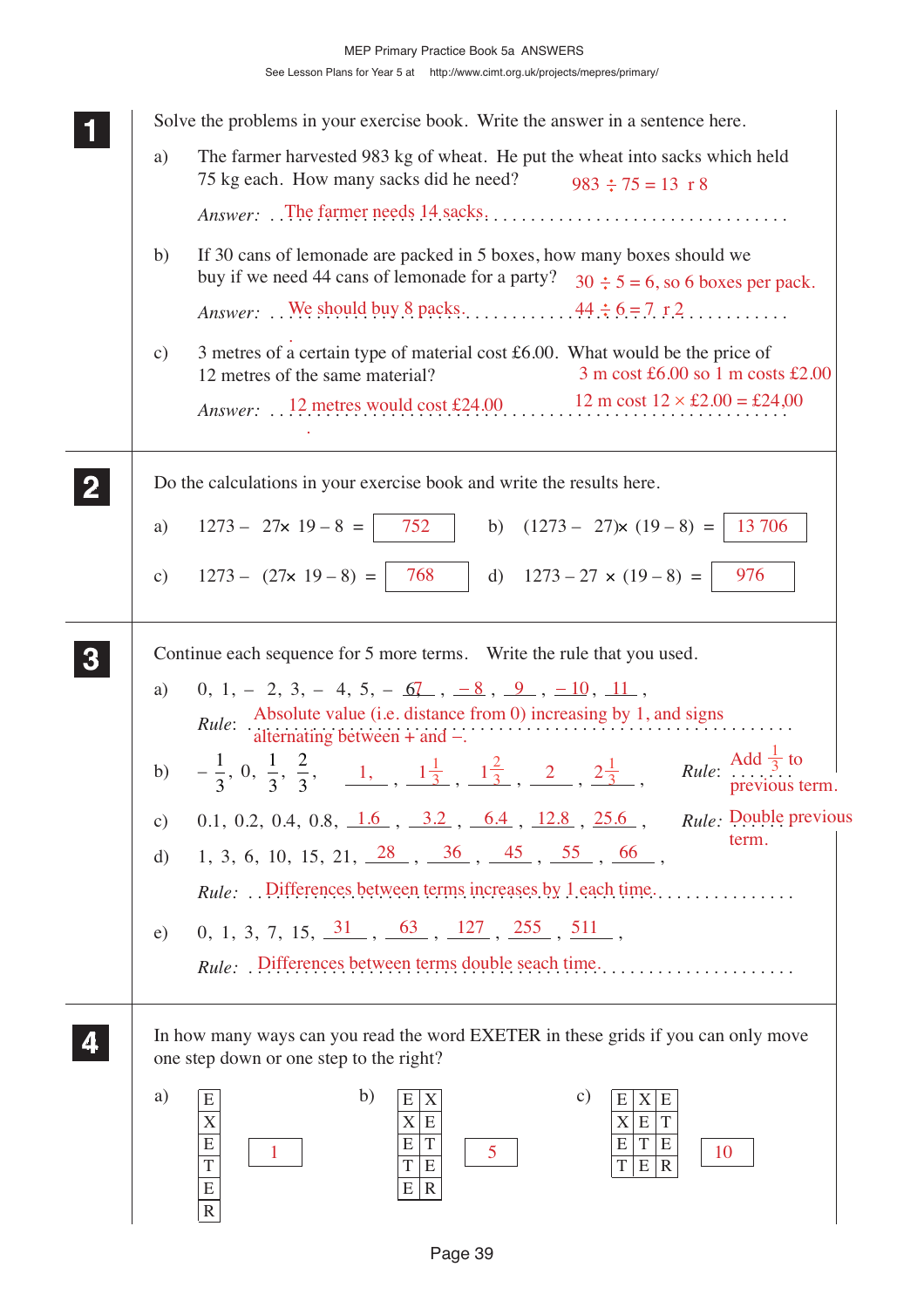|                         | Do these operations in the easiest way.                                                                                                                                                                                                   |  |  |  |  |
|-------------------------|-------------------------------------------------------------------------------------------------------------------------------------------------------------------------------------------------------------------------------------------|--|--|--|--|
|                         | $3210 - 738 + 49 - 262 + 4051 + 210 - (738 + 262) + (49 + 4051)$<br>a)<br>$=$ 3210 - 1000 + 4100 = 2210 + 4100 = 6310<br>$220 + 65 \times 3 - 95 \div 5 - 729 \div 9 = 220 + 195 - 19 - 81 = 220 + 195 - 100$<br>b)<br>$= 220 + 95 = 315$ |  |  |  |  |
|                         |                                                                                                                                                                                                                                           |  |  |  |  |
|                         | $25 \times 9 + (150 - 25) \div 25 - 175 \div 5 = 225 + 125 \div 25 - 35$<br>$\mathbf{c})$<br>$= 225 + 5 - 35 = 230 - 35 = 195$                                                                                                            |  |  |  |  |
|                         | The table shows the departure and arrival times of some of the new <i>Virgin</i> high speed<br>trains. Complete the table.                                                                                                                |  |  |  |  |
|                         | Route<br>Journey time<br>Departs<br>Arrives                                                                                                                                                                                               |  |  |  |  |
|                         | 10:35<br>1 hour 20 minutes<br>London - Birmingham<br>09:15                                                                                                                                                                                |  |  |  |  |
|                         | London - Manchester<br>1 hour 58 minutes<br>12:03<br>10:05                                                                                                                                                                                |  |  |  |  |
|                         | 2 hours 11 minutes<br>Liverpool - London<br>07:26<br>09:37                                                                                                                                                                                |  |  |  |  |
|                         | 2 hours 23 minutes<br>Manchester - Glasgow<br>08:49<br>11:12                                                                                                                                                                              |  |  |  |  |
|                         | London - Carlisle<br>3 hours 17 minutes<br>15:12<br>11:55                                                                                                                                                                                 |  |  |  |  |
|                         | 4 hours 12 minutes<br>Glasgow - London<br>17:30<br>21:42                                                                                                                                                                                  |  |  |  |  |
|                         | Solve these problems in your exercise book.                                                                                                                                                                                               |  |  |  |  |
|                         | John had 29 sweets. He ate 8 of them and shared the rest equally among<br>a)<br>3 of his friends. How many sweets did he give each friend? 7 sweets                                                                                       |  |  |  |  |
|                         | After spending 35 p a day for 6 days, Harvey has 60 p of his pocket money left.<br>b)<br>How much pocket money was Harvey given? $\text{\pounds}2.70$                                                                                     |  |  |  |  |
|                         | Suzy bought 3 packets of crisps at 23 p each and 6 chocolate bars at 40 p each.<br>$\mathbf{c})$<br>If she had 49 p left, how much money did Suzy have at first? $\text{\pounds}3.58$                                                     |  |  |  |  |
|                         | Eight identical bottles of wine contain 6 litres.<br>d)                                                                                                                                                                                   |  |  |  |  |
|                         | How many bottles of wine should I buy if I need 15 litres for a party?<br>$\mathbf{i}$<br>20 bottles<br>How much wine does each bottle contain? 75 cl<br>$\rm ii)$                                                                        |  |  |  |  |
|                         | In your exercise book, write a word problem for this plan. $(183 - 36) \div 3 - 27 \div 3$<br>$(186 - 36) \div 3 - 27 \div 3 = 61 - 12 - 9 = 40$ (pence)                                                                                  |  |  |  |  |
| $\overline{\mathbf{5}}$ | Traffic lights light up in the order: $R$ , $RA$ , $G$ , $A$ , $R$<br>Red<br>What other possible combinations could be used?<br>Amber                                                                                                     |  |  |  |  |
|                         | Green<br>$R, A, G, A, R$ ; $R, AG, G, A, R$ ; $R, RA, G, GA, R$                                                                                                                                                                           |  |  |  |  |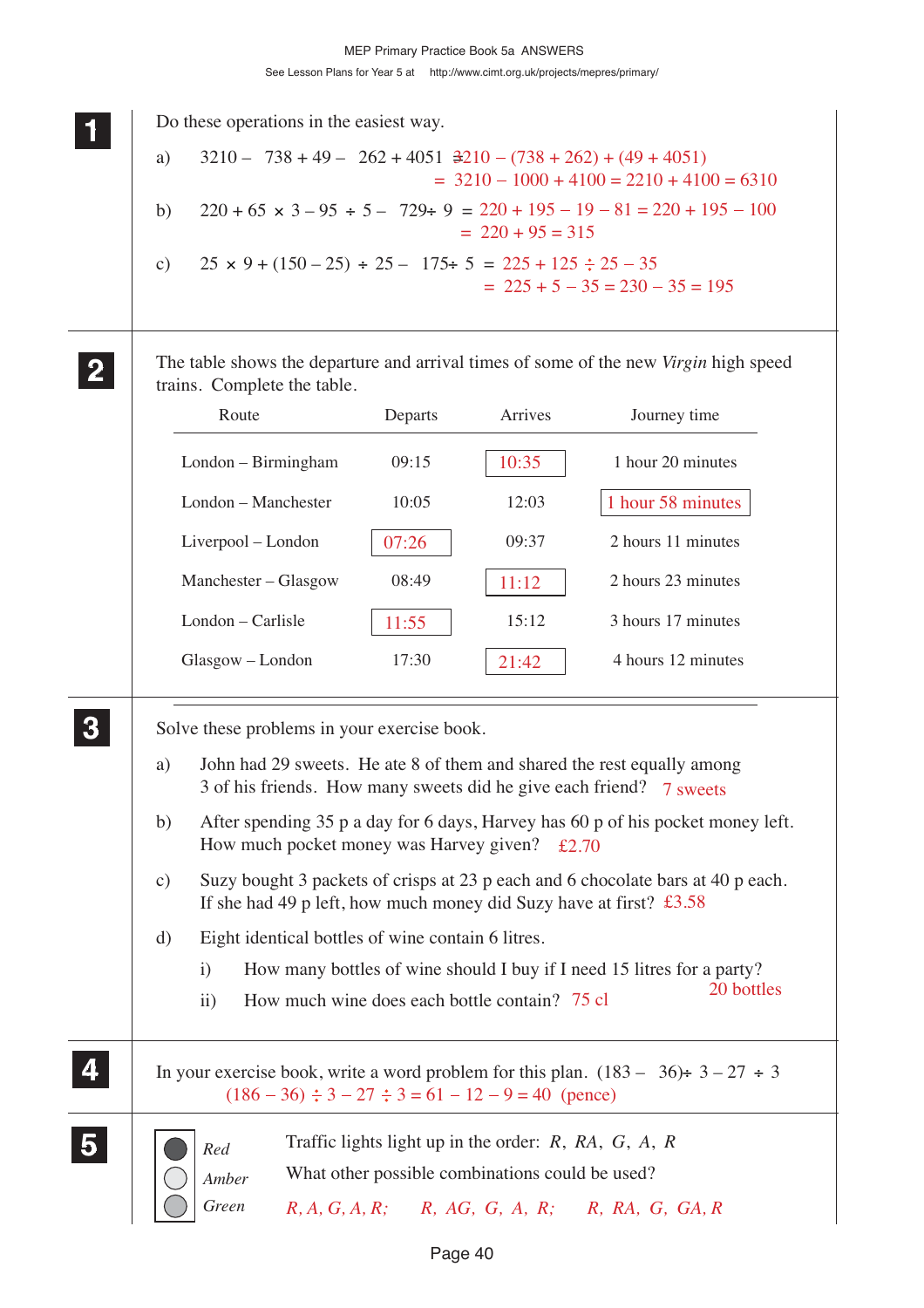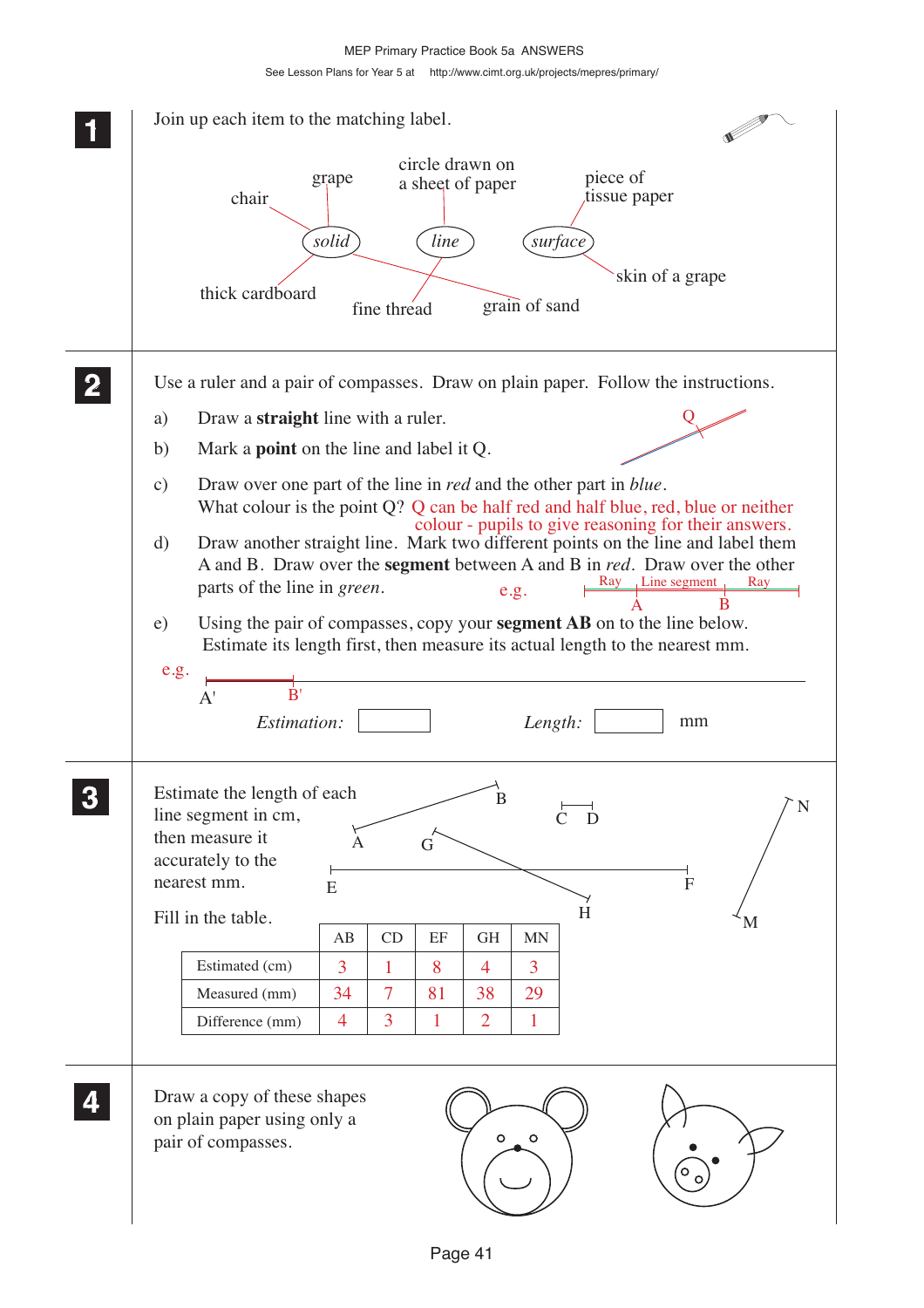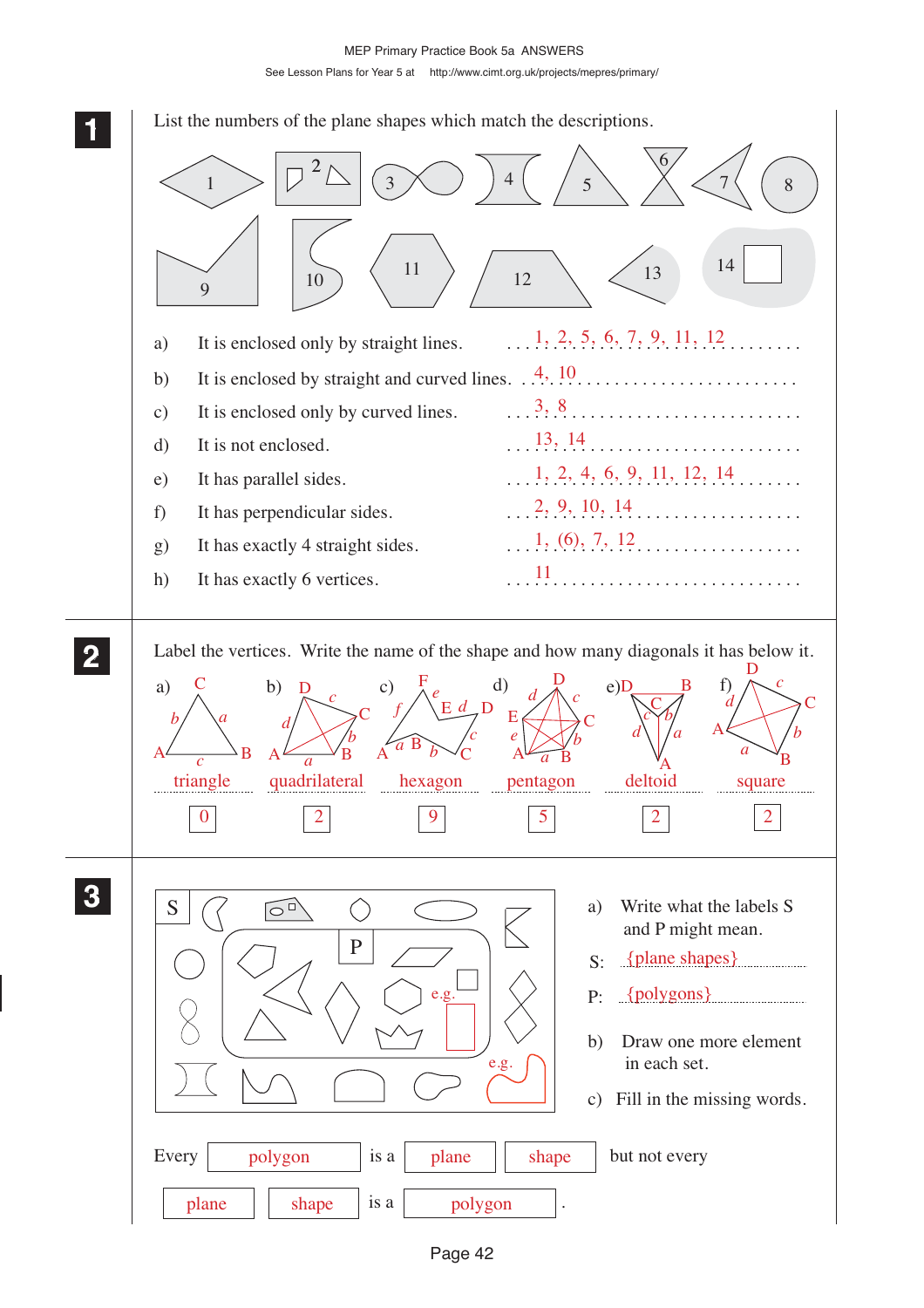MEP Primary Practice Book 5a ANSWERS

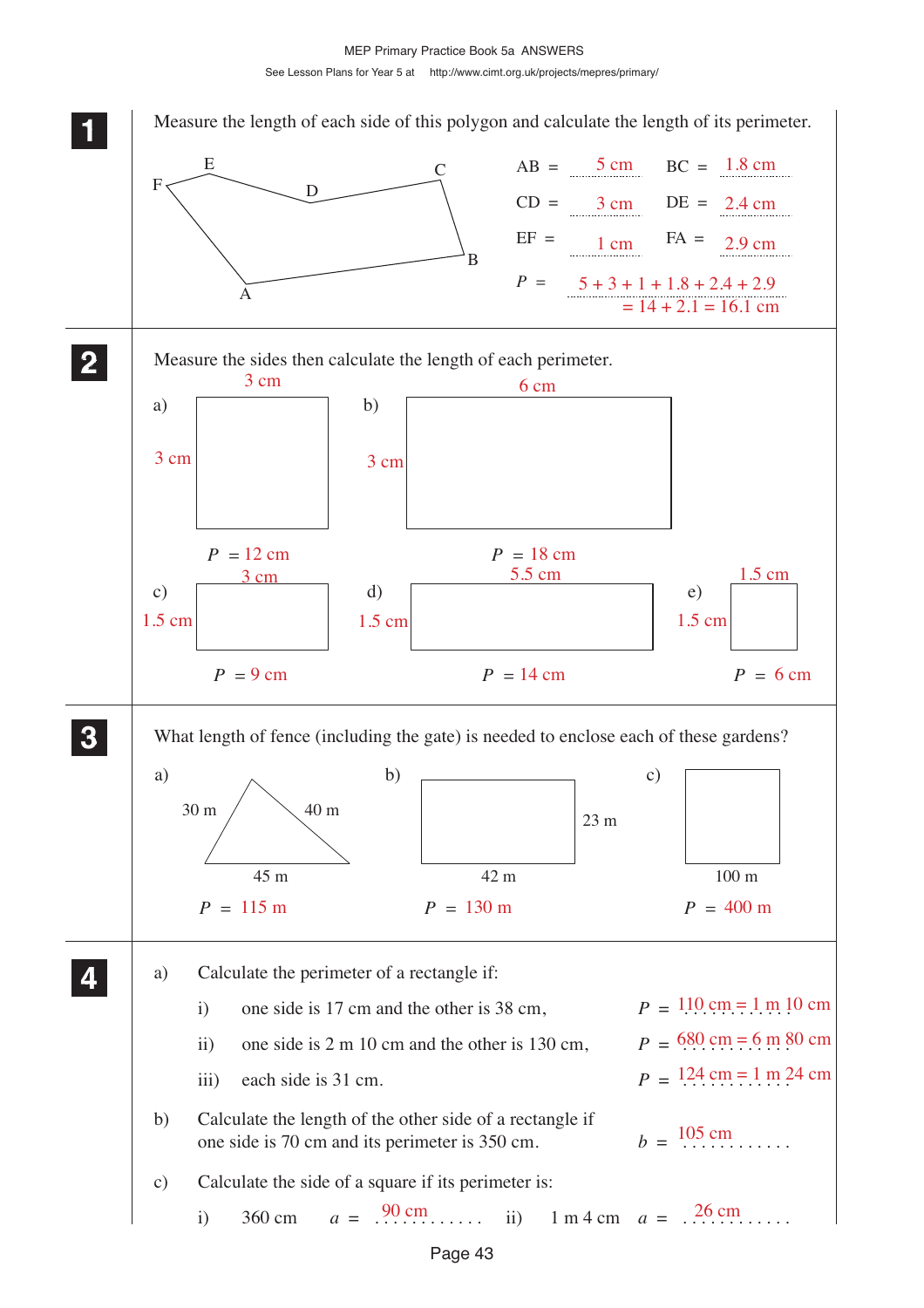

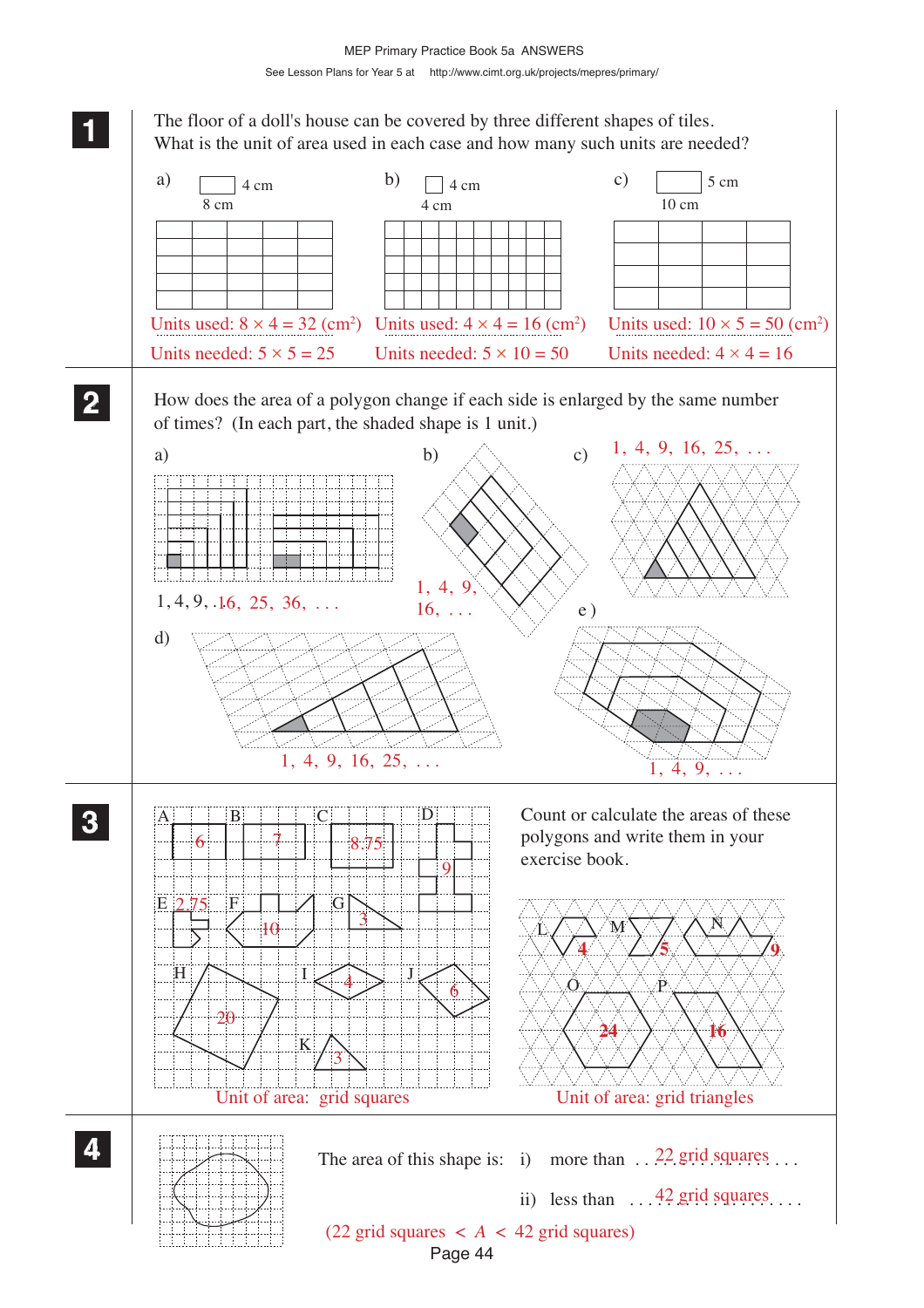## See Lesson Plans for Year 5 at http://www.cimt.org.uk/projects/mepres/primary/ MEP Primary Practice Book 5a ANSWERS

|                           | Complete the table for the perimeter of a rectangle. Write the rule.                                         |
|---------------------------|--------------------------------------------------------------------------------------------------------------|
|                           | 24<br>$17$ 58.5<br>6<br>8<br>$5\overline{)}$<br>$\mathfrak{Z}$<br>12<br>$\overline{4}$<br>$\mathfrak a$      |
|                           | 57<br>$7\overline{ }$<br>60<br>$\tau$<br>$\boldsymbol{b}$<br>$6 \mid 4$<br>9<br>9 <sup>1</sup><br>8          |
|                           | $\boldsymbol{P}$<br>$\vert 56 \vert 126 \vert 48 \vert 135 \vert 32 \vert$<br>20<br>20<br>28<br>144          |
|                           | <i>Rule:</i> $P = 2 \times (a+b) (= 2a + 2b)$                                                                |
|                           | Floors are often tiled with 25 cm square tiles.<br>25 cm                                                     |
| a)                        | $25 \text{ cm}$<br>How many tiles would be needed to cover an area of                                        |
| i) $1 \text{ m}^2$<br>16  | ii) $2 \text{ m}^2$ iii) $5 \text{ m}^2$ iv) $8 \text{ m}^2$<br>1 <sub>m</sub><br>80<br>128<br>32<br>(tiles) |
| b)                        | How many tiles would be needed to cover a kitchen floor<br>which measured 4 m by 3 m?<br>192<br>tiles        |
|                           | The perimeter of a rectangle with sides $a$ cm and $b$ cm is 36 cm.                                          |
| Complete the table.<br>a) |                                                                                                              |
|                           |                                                                                                              |
|                           | 10 <sup>l</sup><br><b>All Contracts</b>                                                                      |
| b)                        | Circle the column which shows the rectangle which has the greatest area.                                     |
| a)                        | Write inside each polygon its area in unit squares.                                                          |
| A                         | $\bf{B}$<br>$\mathcal{C}$                                                                                    |
|                           |                                                                                                              |
|                           | 16<br>18<br>14                                                                                               |
|                           |                                                                                                              |
|                           |                                                                                                              |
| D                         | E                                                                                                            |
|                           | 20<br>18                                                                                                     |
| b)                        | the smallest area?<br>Which polygon has: i) the greatest area<br>$\overline{11}$<br>B                        |
| $\mathbf{c})$             | $C$ and $E$<br>Which polygons have equal areas?                                                              |
|                           |                                                                                                              |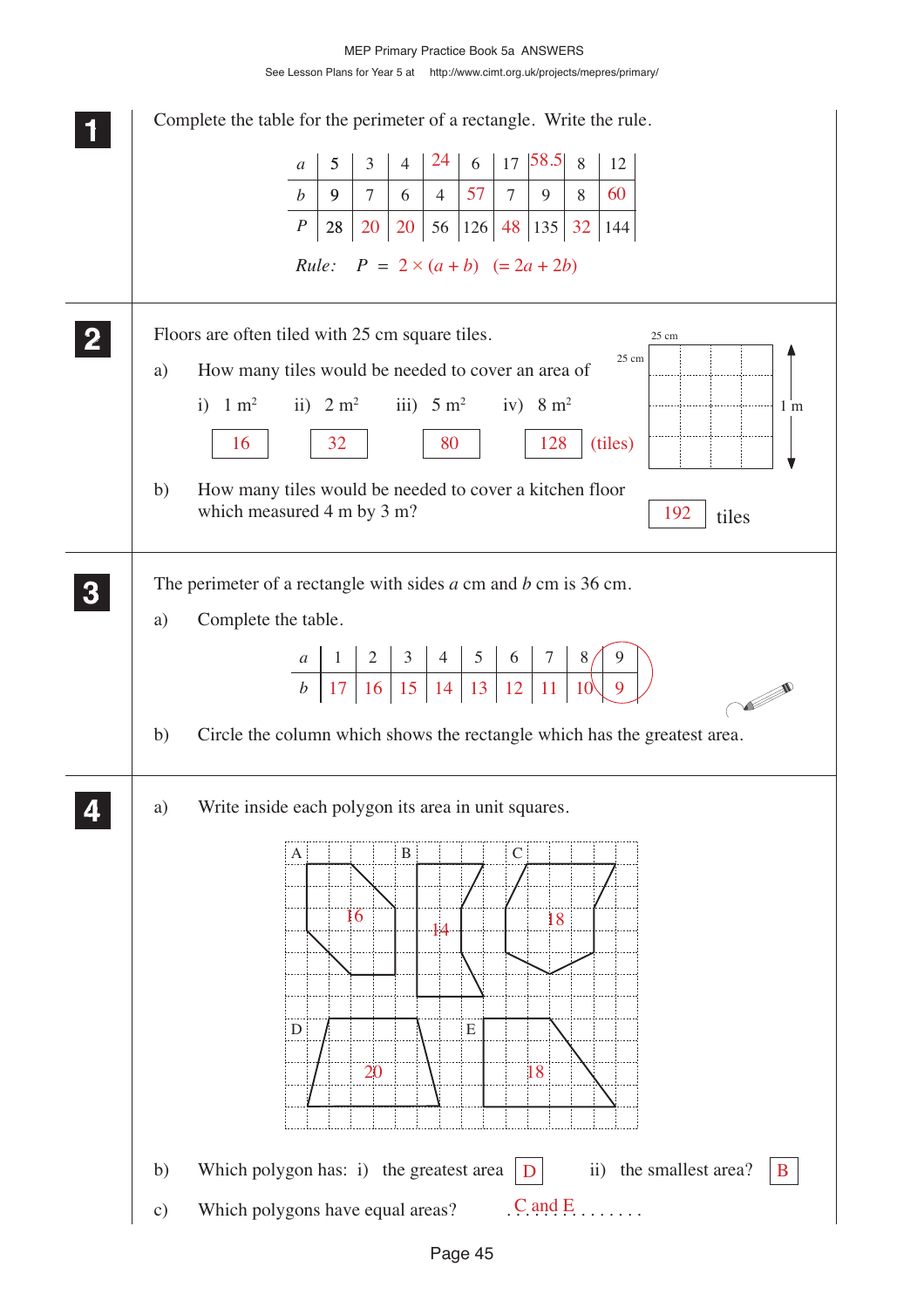**1 11 11**

a) Complete the drawing of the net. Calculate the area of each face and then the surface area of the cuboid.  $H$  D  $4$  $H$  $\begin{bmatrix} G \\ G \end{bmatrix}$ E H F G  $\mathcal{C}_{0}^{(n)}$ 4

|              | А<br>-2-<br>-2-<br>8<br>$ABCD =$<br>$E^{\dagger}$<br>$\mathbf{F}$<br>$\overline{A}$<br>B<br>E<br>$\mathbb{R}^8$<br>$EFGH =$<br>Ε<br>F<br>$\overline{4}$<br>$ABFE =$<br>$\overline{4}$<br>$DCGH =$<br>Total<br>$\overline{\phantom{a}2}$<br>area = $2 \times (8 + 4 + 2)$ grid squares<br>$ADHE =$<br>$= 28$ grid squares<br>$BCGF =$<br>In your exercise book, draw a net for each of these cuboids, then calculate the<br>b)<br>area of each face and its total surface area. Write the surface area here.<br>$\mathbf{i}$<br>H<br>н<br>$\rm ii)$<br>Ġ<br>E<br>E<br>F<br>F<br>А<br>B<br>A<br>B<br>$A = 6 \times 4$ grid squares<br>$A = (2 \times 4)$ grid squares + $(4 \times 8)$ grid squares<br>$= 28$ grid squares<br>$=$ 40 grid squares                                                             |  |
|--------------|-------------------------------------------------------------------------------------------------------------------------------------------------------------------------------------------------------------------------------------------------------------------------------------------------------------------------------------------------------------------------------------------------------------------------------------------------------------------------------------------------------------------------------------------------------------------------------------------------------------------------------------------------------------------------------------------------------------------------------------------------------------------------------------------------------------|--|
| $\mathbf{2}$ | In your exercise book, draw 3 different nets for a cube of side 2 units. See Lesson Plan.                                                                                                                                                                                                                                                                                                                                                                                                                                                                                                                                                                                                                                                                                                                   |  |
|              | Calculate the surface area of each cuboid if $a$ , $b$ and $c$ are the lengths of its edges.<br>$A = 5 \times 10 \times 2 + 5 \times 3 \times 2 + 10 \times 3 \times 2$<br>$a = 5$ cm<br>a)<br>$= 100 + 3 - 60 = 190$ (cm <sup>2</sup> )<br>$b = 10$ cm<br>.<br>or<br>$A = 2 \times (5 \times 10 + 5 \times 3 + 10 \times 3)$<br>$c = 3$ cm<br>= $2 \times (50 + 15 + 30) = 2 \times 95 = 190 \text{ (cm}^2) \cdot \cdot \cdot \cdot \cdot \cdot \cdot$<br>b)<br>$a = 8$ m<br>= $2 \times (56 + 80 + 70) = 2 \times 206 = 412$ (m <sup>2</sup> )<br>$b = 7 m$<br>$c = 10 \text{ m}$<br>$A = 2 \times (1 \times 1 + 1 \times 7.5 + 1 \times 7.5) \dots \dots \dots \dots \dots$<br>$a = 1$ m<br>c)<br>= $2 \times (1 \times 7.5 + 7.5) + 2 \times 16 = 32$ (m <sup>2</sup> )<br>$b = 1$ m<br>$c = 7$ m 50 cm |  |
|              | How many unit cubes<br>b)<br>a)<br>8<br>are needed to build<br>27<br>these cubes?<br>unit cubes<br>unit cubes                                                                                                                                                                                                                                                                                                                                                                                                                                                                                                                                                                                                                                                                                               |  |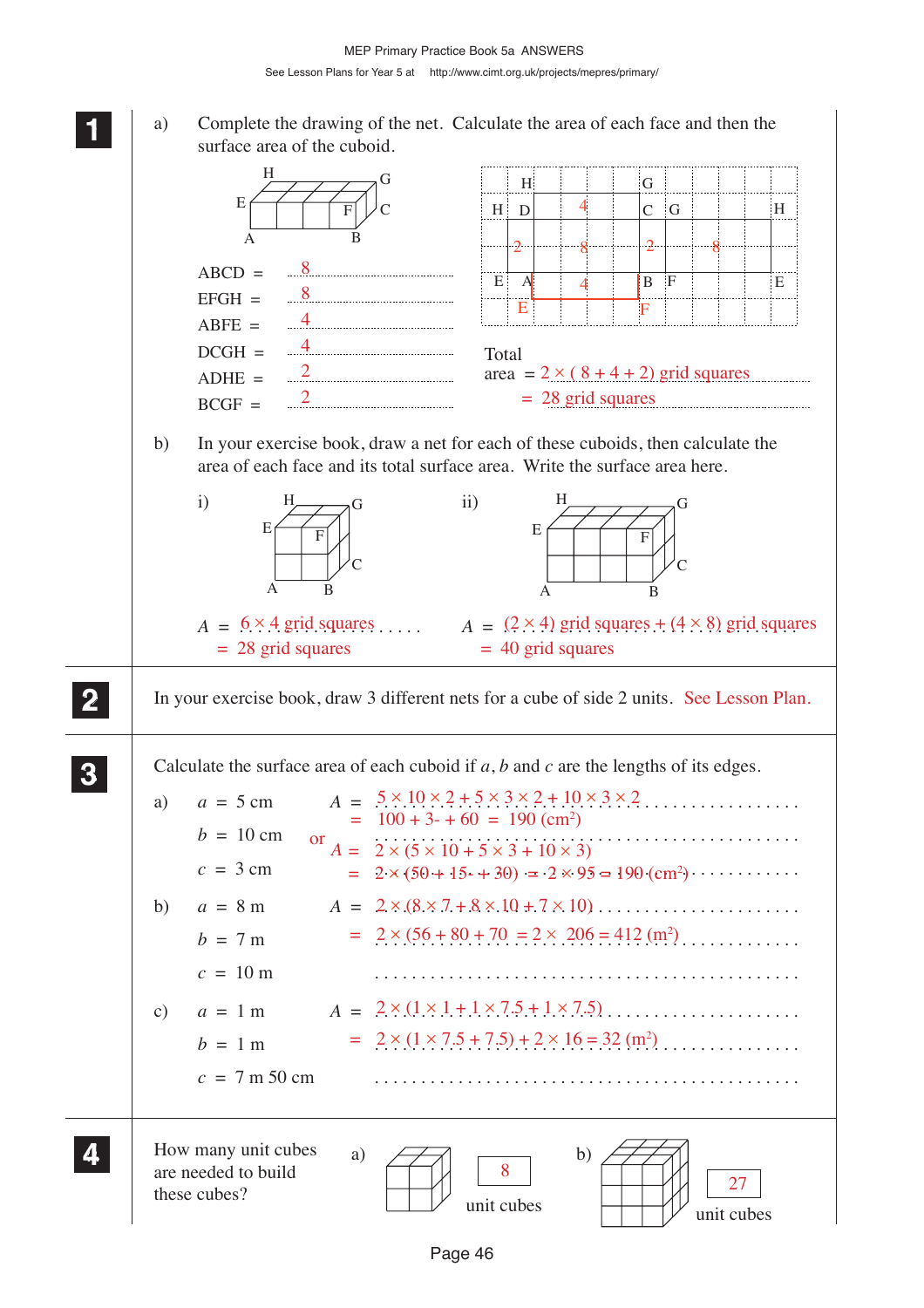MEP Primary Practice Book 5a ANSWERS

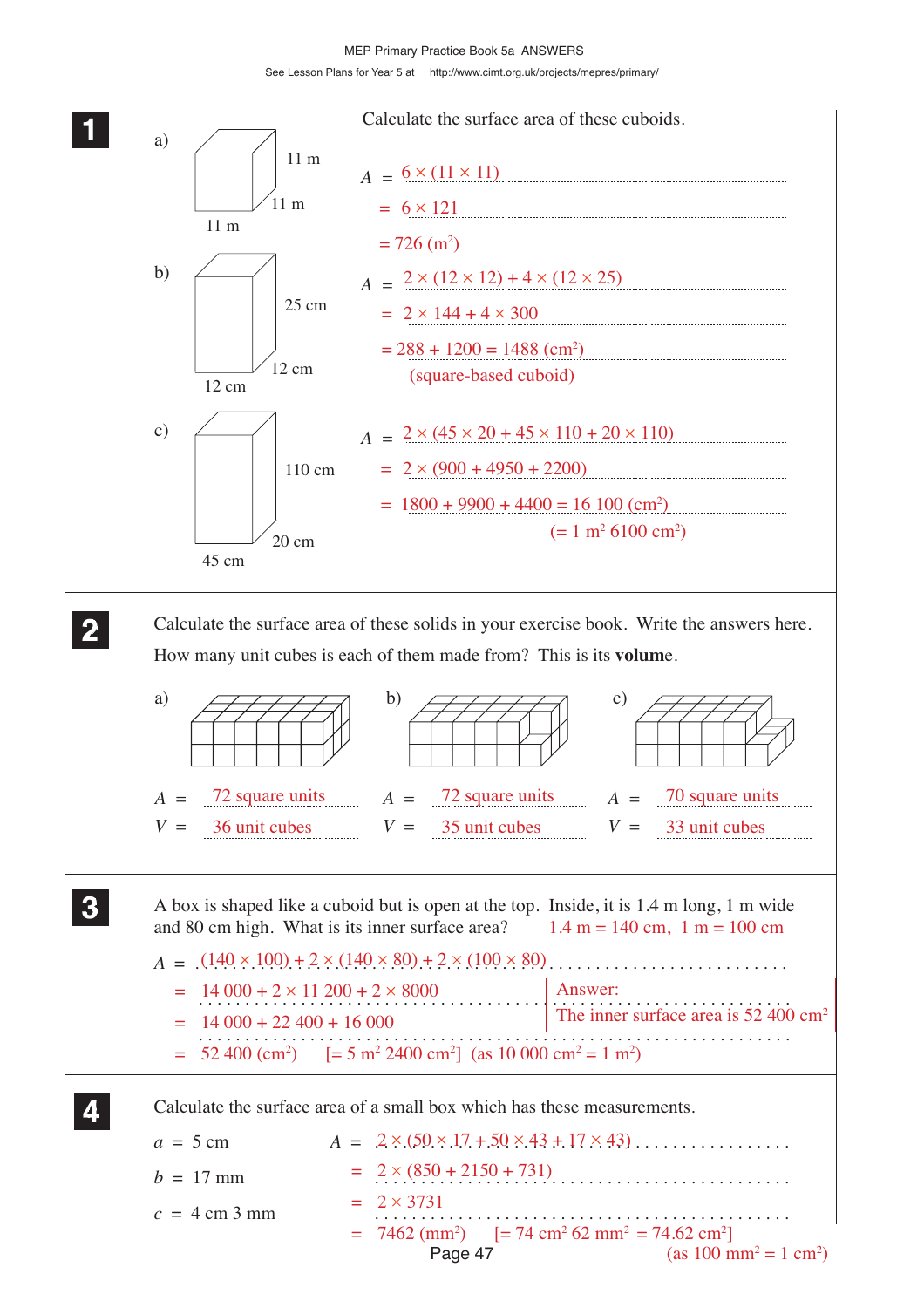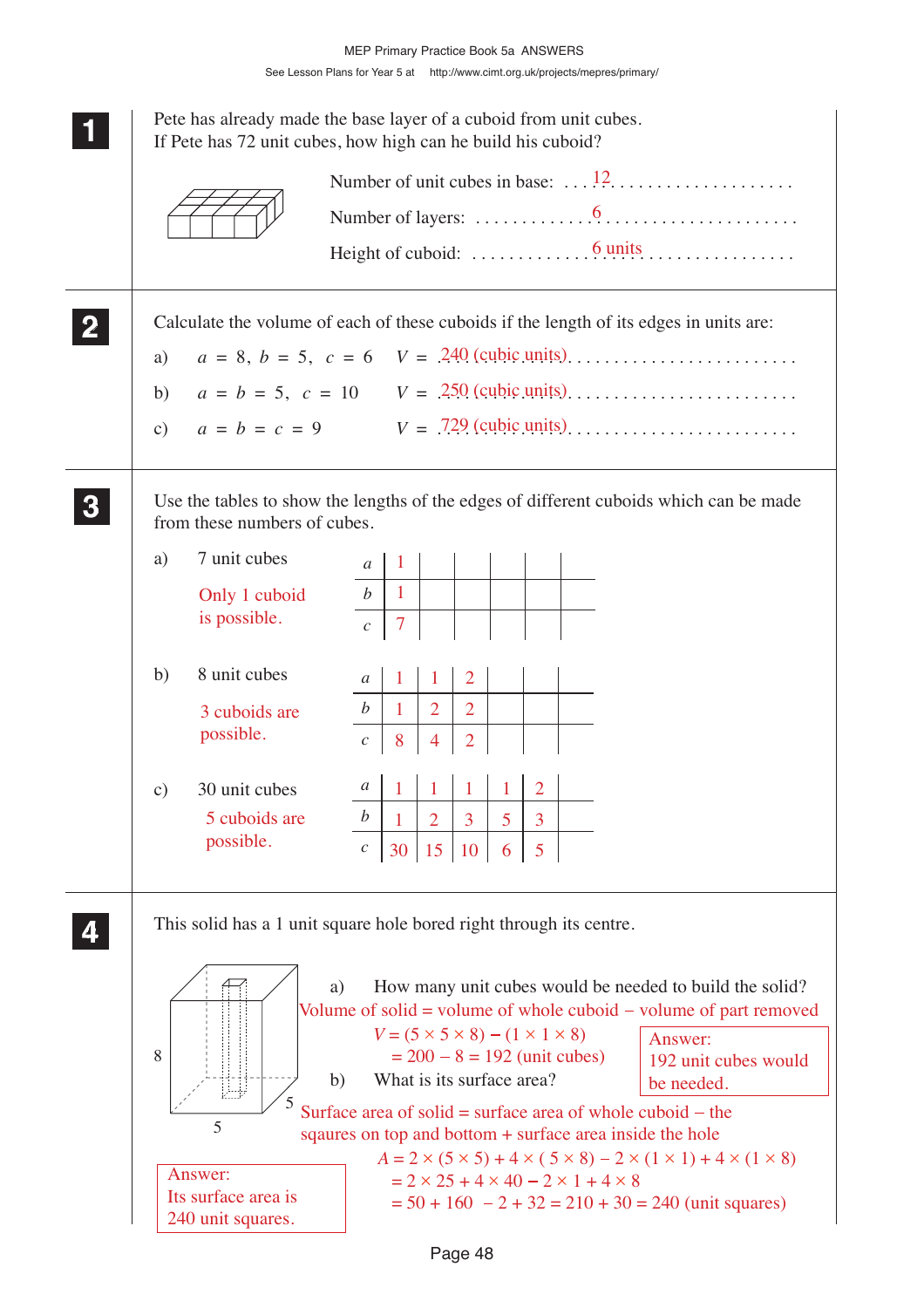